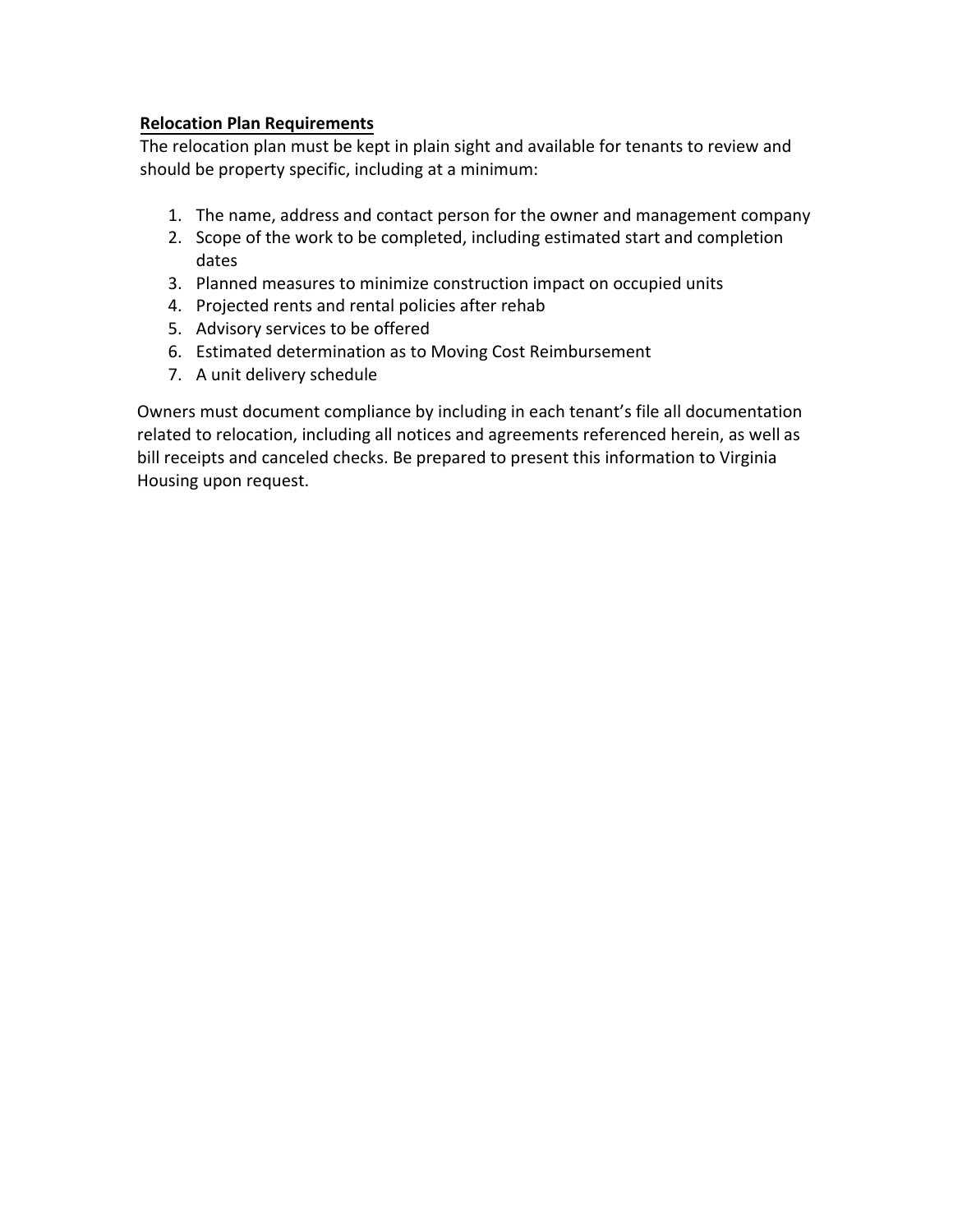

# **Relocation Assistance Guidelines**

Effective immediately, these guidelines are amended to recognize changes to the Code of Virginia effective July 1, 2015 (§§ 55-222, 55-226.2, 55-248.4, 55-248.7:1, 55-248.7:2, 55-248.9:1, 55-248.15:1, 55-248.18 and 55-248.24).

In general, owners of projects which funding includes federal monies should adhere to regulations set forth under the Uniform Relocation Assistance Act [of 1970 \(URA\),](http://portal.hud.gov/hudportal/HUD?src=/program_offices/comm_planning/affordablehousing/training/web/relocation/overview) including RAD projects.

Virginia Housing guidelines focus on residents/tenants who are permanently or temporarily relocated as a direct result of the rehabilitation, demolition and/or construction of Low Income Housing Tax Credit (LIHTC) projects.

Virginia Housing guidelines must be followed to qualify for Low Income Housing Tax Credits and will be incorporated by reference in and enforced by the Contract to Enforce Representations. Furthermore, violation of these guidelines will result in a penalty against

future reservation applications.

# **Owner's Responsibility to Tenants**

Open communication with tenants is helpful for both the owner and tenants as it helps to minimize rumors, misunderstandings and alleviate the stress of moving.

**Permanent Relocation:** A tenant is permanently relocated if his/her tenancy is terminated due to the rehabilitation of the unit or due to change in use. If a tenant is permanently relocated, a 120-day Notice must be delivered to the tenant, unless the lease is month-tomonth and the tenant has agreed in writing to a lesser time period, in which case a 30 day notice must be issued.

### **120-day Notice**

- Issued no less than 120 days prior to the day that the tenant must move;
- Addressed to the tenant at his/her current address;
- Informs the tenant that due to renovation they are required to move from the development, why they are required to move and states the move date.
- States the contact person for advisory services, types of services that are offered and hours as well as giving the option to make a scheduled appointment outside of normal hours if needed.
- Generally describes the relocation payment(s) for which the tenant may be eligible, the basic conditions of eligibility and the procedures for obtaining the payment (see Moving Cost Reimbursement below). Eligibility for relocation assistance shall begin on the date that acquisition negotiations are initiated or actual acquisition, whichever occurs first.
- States the contact information of management company if tenant has any questions or would like to discuss the assistance determination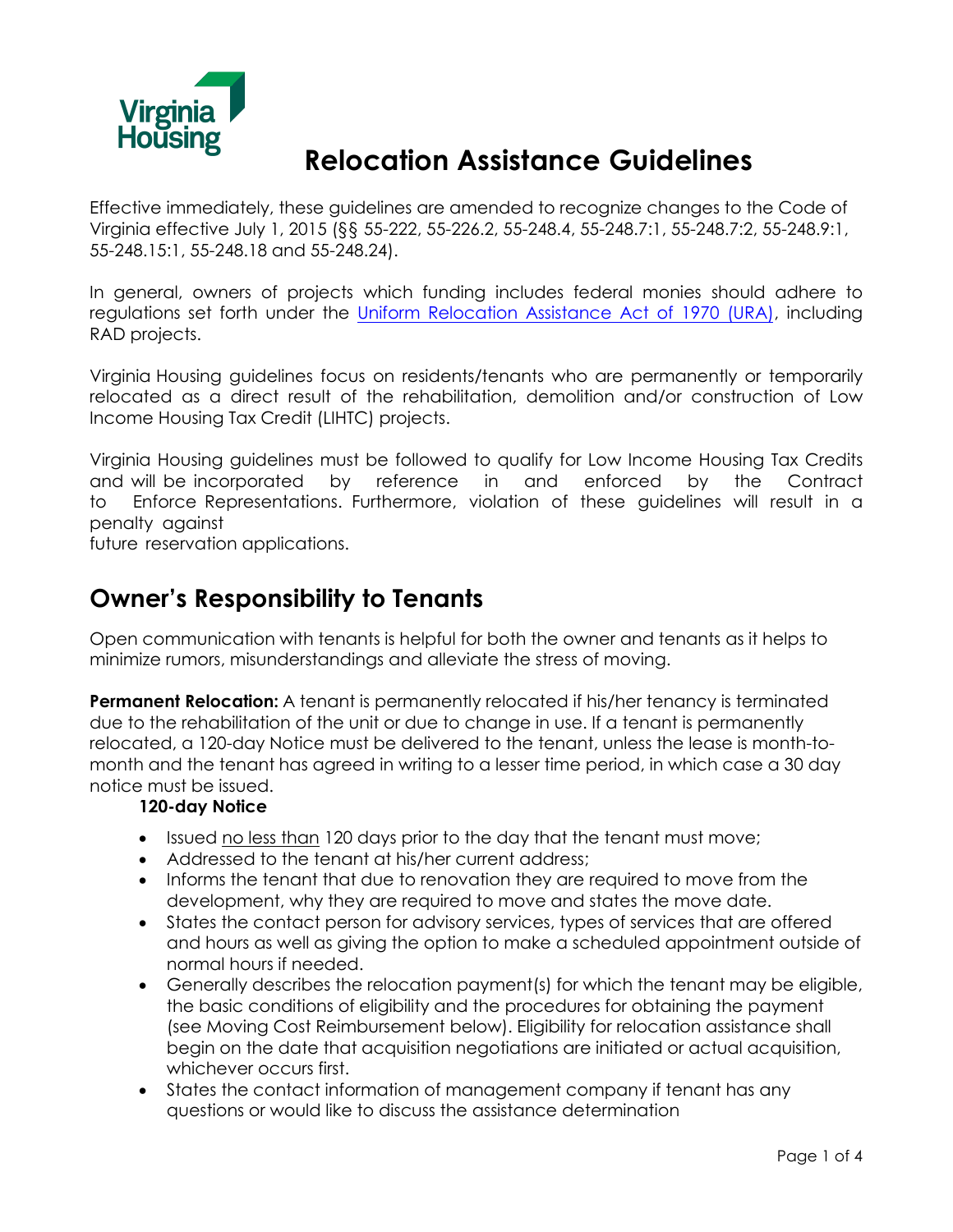# **Tenant Advisory Services**

Advisory Services may be provided by the property management company or outside vendor. The following services must be included but is not limited to only these items.

- Provides referrals for tenants to replacement properties, and contacts said properties to request priority for persons being displaced.
- Provides tenants with written information and/or translation services in their native languages if necessary
- Provides appropriate counseling for tenants who are unable to read and understand notices
- Provides contact information for questions and access to phone or computer if needed to make contact.
- Provides transportation for tenants needing to look at other housing, especially those who are elderly or disabled
- Understand and anticipate the needs of families and the elderly and able to meet the special advisory services they may need
- Allow and make tenants aware that appointments can be scheduled outside of normal business hours if needed.

**Temporary Relocation (not to exceed 30 Days):** The tenant will return to the original unit or be permanently relocated to a comparable unit at the same property in 30 days or less of the initial move date.

- 1. The owner must pay the tenant's moving and associated costs (including utility connection costs).
- 2. The owner provides amenities (to include day room, refreshments, meals, T.V., etc.) to any tenant that is displaced for a partial day, during daytime hours, up to five days.
- 3. The owner must provide advisory services

Under this section while the tenant should receive a 30-day Notice, the tenant can agree in writing to move in less than 30 days.

# **30-day Notice**

- Issued no less than 30 days prior to the day that the tenant has to move, unless there is a health/safety concern;
- Addressed to the tenant at his/her current address;
- States the specific date by which the tenant is required to move and the time moving services will arrive at unit
- States the responsibilities of the tenant pertaining to the move and contact information in order to request assistance with said responsibilities;
- States the address to which the tenant will be relocated;
- State, if applicable, the date on which the move-in inspection will be completed

**Temporary Relocation Due to Health & Safety Concerns (not to exceed 30 Days):** Where a mold condition in the dwelling unit materially affects the health or safety of any tenant or authorized occupant, the owner may require the tenant to temporarily vacate the dwelling unit in order to perform remediation, in accordance with professional standards as defined in § [55-248.4](http://law.lis.virginia.gov/vacode/55-248.4/) for a period not to exceed 30 days. The landlord shall provide the tenant with either (i) a comparable dwelling unit, as selected by the landlord, at no expense or cost to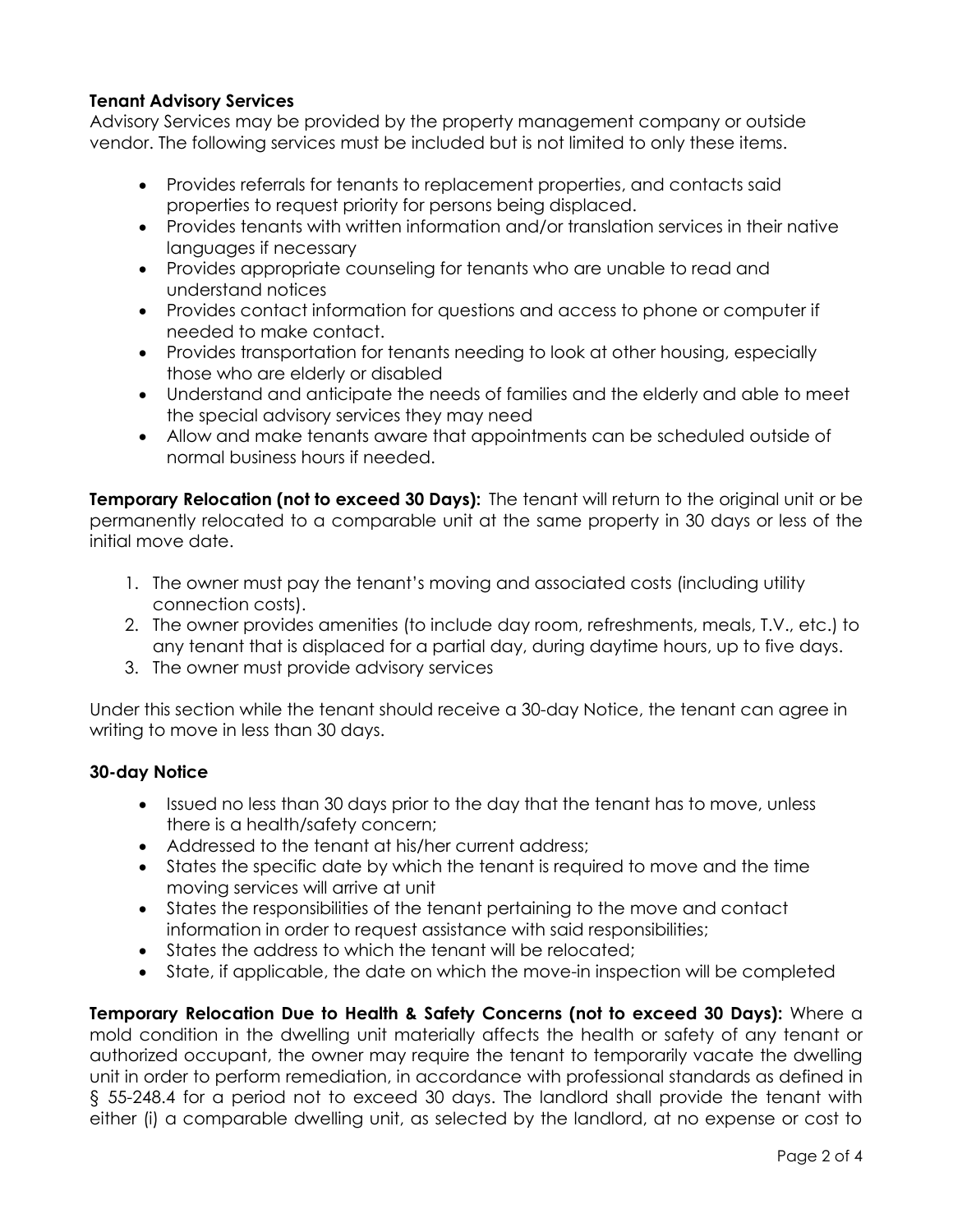the tenant, or (ii) a hotel room, at no expense or cost to the tenant. See Code Section 55- 248.12:2. Notice to the tenant can be immediate.

**Temporary relocation longer than 30 Days:** The owner must contact any tenant who has been or will be temporarily relocated for longer than 30 days. Owner will provide to the tenant Advisory Services and Moving Cost Reimbursement. This assistance will be in addition to assistance the tenant has already received for temporary relocation and may not be reduced by the amount of temporary relocation assistance already received.

### **Moving Cost Reimbursement**

Owner's moving cost reimbursement to the tenant is limited to \$100.00 if either of the following applies:

- a. A tenant has minimal possessions and occupies a dormitory style room, or
- b. A tenant's move is performed by an agency at no cost to the tenant

If neither 'a' nor 'b' above applies, and the tenant opts to move his/her belongings, the reimbursement to the tenant may be based on one or a combination of the following:

- 1. Based on the Federal Highway Administration's [Fixed Residential Moving Cost](http://www.fhwa.dot.gov/real_estate/uniform_act/relocation/moving_cost_schedule.cfm) [Schedule](http://www.fhwa.dot.gov/real_estate/uniform_act/relocation/moving_cost_schedule.cfm) (see Virginia) and on the number of rooms of furniture, not the number of bedrooms per unit.
- 2. Based on the *Tenant's Actual Reasonable Moving and Related Expenses* (including utility connection fees), which are defined as:
	- A. The lower of two bids or estimates prepared by a commercial mover; or
	- B. Receipted bills for labor and equipment

Hourly labor rates should not exceed the rates paid by a commercial mover to employees performing the same activity and equipment rental fees should be based on the actual rental cost of the equipment not to exceed the cost paid by a commercial mover.

### **Processing Tenant Moving Cost Reimbursement Claims**

To support claims for relocation, the tenant must be informed they are required to provide documentation, including bills, certified prices, appraisals and other evidence of expenses. Owners must:

- Provide reasonable assistance necessary to complete and file tenants' claims for payment
- Reimburse moving costs upon receipt of billing documentation from the tenant
- Provide expedited return of security deposits or allow tenants to apply security deposits to the last month's rent
- Make advanced payments, if a tenant demonstrates the need, in order to avoid or reduce a hardship (often tenants will need these payments for security deposits)
- Promptly notify the tenant in writing of its determination, the basis for its determination and the procedures for appealing that determination, if it disapproves all or part of a payment claimed or refuses to consider the claim on its merits because of untimely filing or other grounds